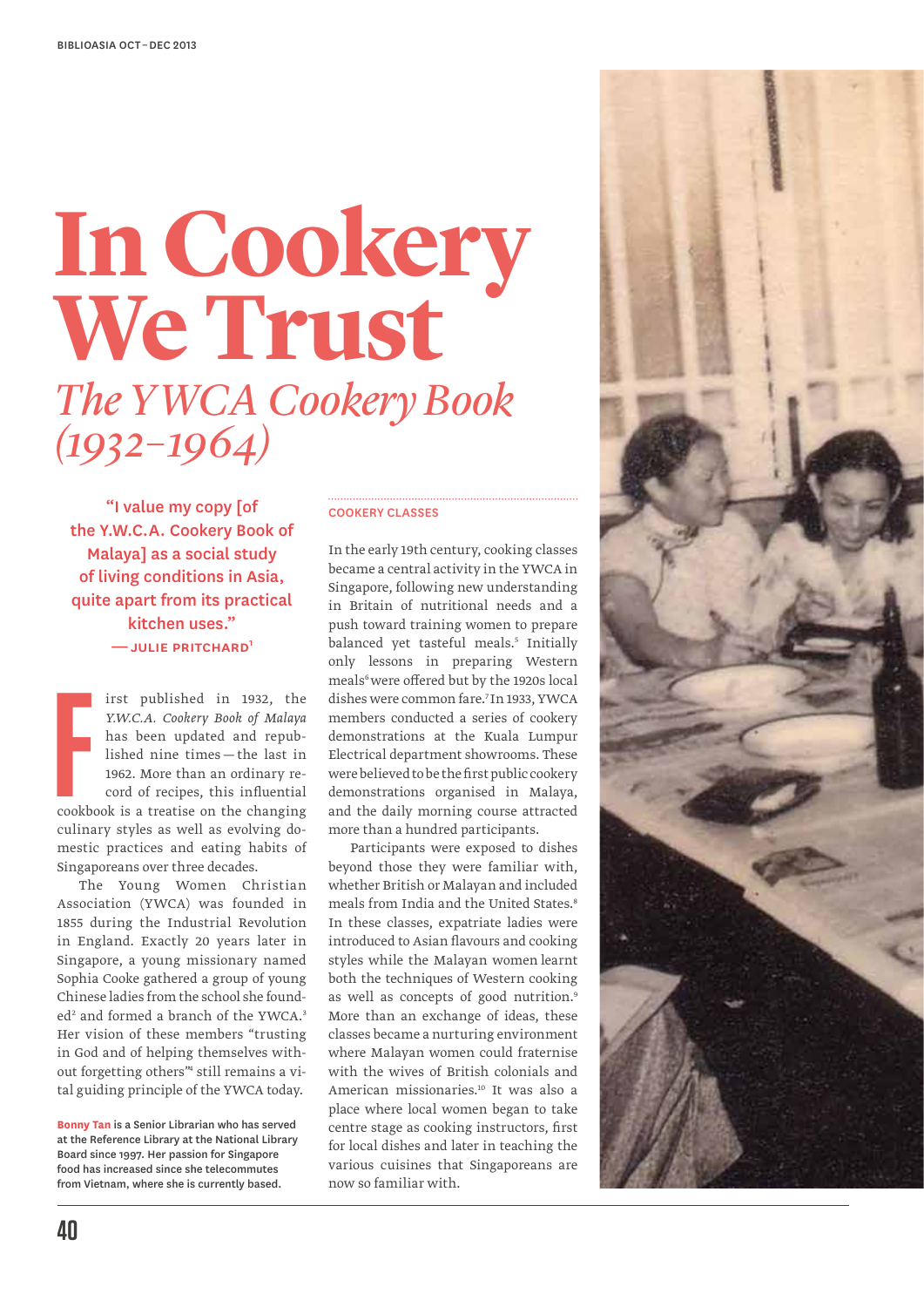

(above) Local ladies at a 1939 YWCA cooking class where the YWCA cookbook would have been used. *Courtesy of Chua Ai Lin.*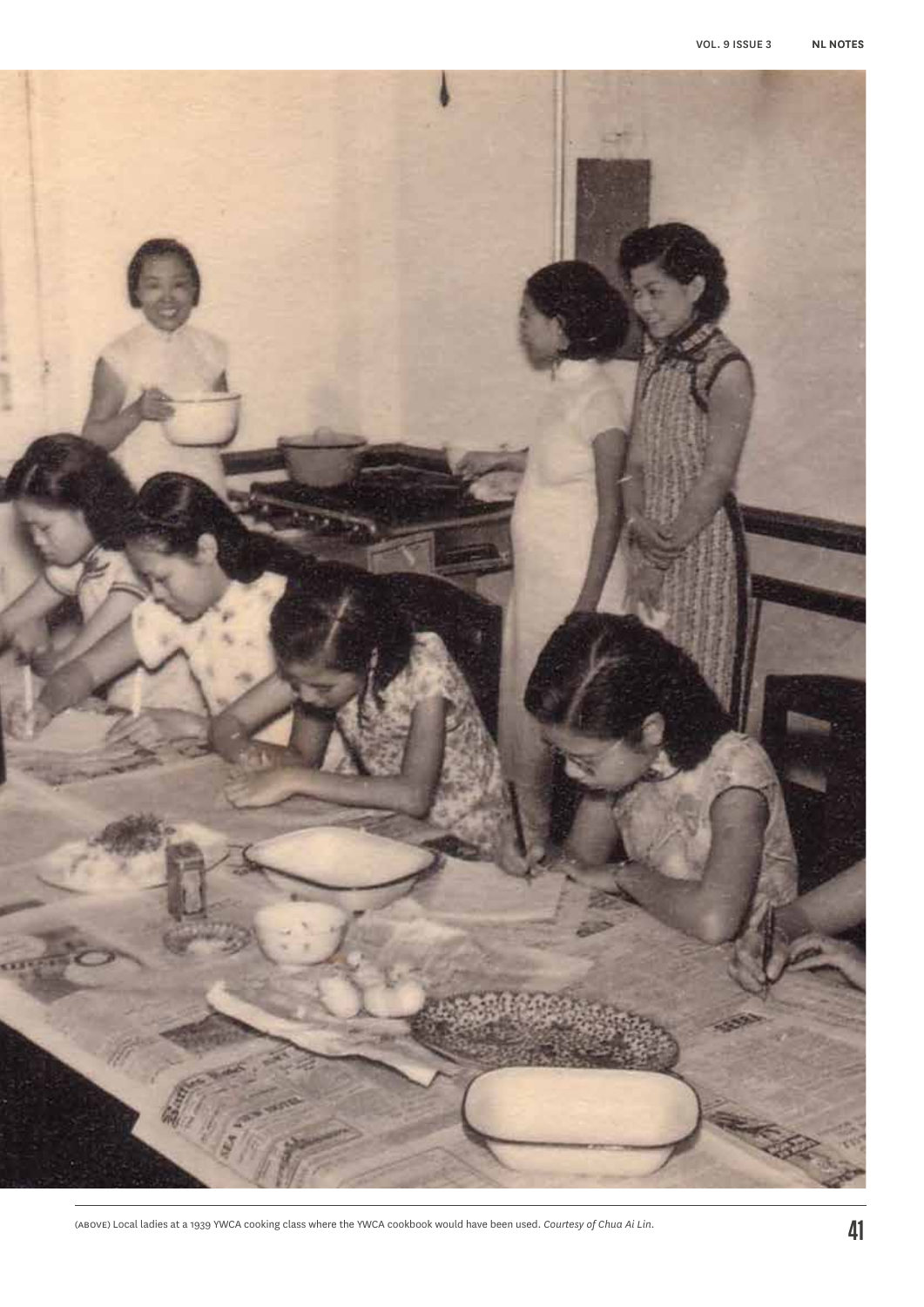

"[T]he few books that deal with Asiatic cooking limit themselves to giving recipes for this or that dish, without explaining anything about the principles involved, or the effects of the various ingredients used."

# — furtado

### the y.w.c.a cookbook

At the YWCA Malayan Conference in Ipoh in 1931, the publication of a cookery book was mooted in a bid to preserve the numerous recipes taught at the YWCA's cookery classes throughout Malaya. One thousand copies of *The Y.W.C.A. Cookery Book of Malaya* were printed in 1932; these flew off the shelves so quickly that a reprint was commissioned the following year. Subsequently in 1935, an expanded and "very considerably altered"11 second edition was released. This new edition distinguished itself from earlier cookery books as it went beyond listing recipes and instructing new expatriate wives on how to deal with local cooks.

Furtado, who contributed an article to *The Y.W.C.A. Cookery Book*, notes that "[t]he few books that deal with Asiatic cooking limit themselves to giving recipes for this or that dish, without explaining anything about the principles involved, or the effects of the various ingredients used".12 This new cookbook was revolutionary in the sense that it introduced articles on the nutritional values of food<sup>13</sup> and shared practical tips, many written by experts in their fields. For example, R.E. Holttum, who was then the Director of the Botanic Gardens, contributed a useful article on the cultivation of salad vegetables<sup>14</sup> while W. Birtwistle, who was then the Officer in charge of Fisheries, described an extensive number of local fish in an article that is accompanied by clear line drawings.<sup>15</sup> Additionally, Holttum's market-list provides the local names of ingredients while Furtado's general notes on Indo-Malayan cookery explain the key Malayan terms for food items. The cookbook also addressed a growing interest in nutrition, hygienic food preparation and specialised recipes, such as those for children.

Local dishes were first included in the second edition, and the editors drew from the expertise of Chinese and Indian contributors for their recipes. Many were wives of Christian men of influence while others had conducted cooking classes at the YWCA.<sup>16</sup> The editors also sought insights from doctors and nurses for the sections devoted to the nutritional needs of invalids and children. This edition drew its arrangement of recipes and its "clear description of cookery principles" from *Mrs Lucas's French Cookery Book*, which was published in 1929.<sup>17</sup>

# the Cookbook Editors

The editors of the second edition of the cookbook were Ursula Holttum and Gertrude Hinch (the wives of R.E. Holttum and T.W. Hinch respectively). Their contributions to the community are an indication of how the lives of these expatriate and local women were intertwined. Both editors were active in the YWCA committee where Ursula served as treasurer and Gertrude as Malaya's representative for the International YWCA.

Cooking for these women was not merely a leisurely or educational pastime; it was essential for survival during the Pacific War. In 1941, as meat became scarce, Ursula published a booklet, *How to Cook Malayan Vegetables*. The book launch was accompanied by several radio talk shows<sup>18</sup> where she gave instructions on the cooking of local vegetables that many European housewives were unfamiliar with. Her knowledge complemented her husband's article on the growing of salad vegetables in the 1935 edition of *The Y.W.C.A. Cookery Book*. Holltum shared Ursula's conviction that eating right would help reduce the negative effects of a poor diet, especially in those dark times.<sup>19</sup>

The fifth edition of *The Y.W.C.A. International Cookery Book of Malaya*—fondly known as the "Blue Triangle Cookery Book"20 by the Association's cookery class students—was released in 1948, this time under the editorship of Morag Llewellyn. Armed with a diploma in domestic science from the University of London,<sup>21</sup> she arrived with her husband, Alun Ewart Llewellyn, in Malaya in 1934. Alun managed collieries in Malaysia until they left Malaya for good in 1966, by which time Morag had overseen the updating and republishing of the cookbook five more times into its ninth edition in 1962.<sup>22</sup>

## Postwar Food and Cooking

The fifth edition of the cookbook coincided with the postwar period from 1945 onwards*.* After the Japanese surrender in Singapore, the British returned to a situation plagued by high unemployment, unrest and chronic food shortages. Food rationing during this period led to innovations such as the use of coconut cream as a milk substitute and *gula melaka*23 (palm sugar) in place of refined white sugar to flavour food. As a result, recipes for local cakes and sweets as well as dishes using coconut milk made their way into *The Y.W.C.A. Cookery Book* during this period.

Recipes of local sweets such as *kueh pisang* (steamed banana cakes), *kueh koya* (baked green bean cookies) and *spiku* (a Malay layered cake) were featured. The book also had a new section entitled "Javanese recipes" with recipes for curries and *sambals* that incorporated local spices and products from the ever-useful coconut. Interestingly, the section "Vegetarian Cookery" by T. H. Silcock,